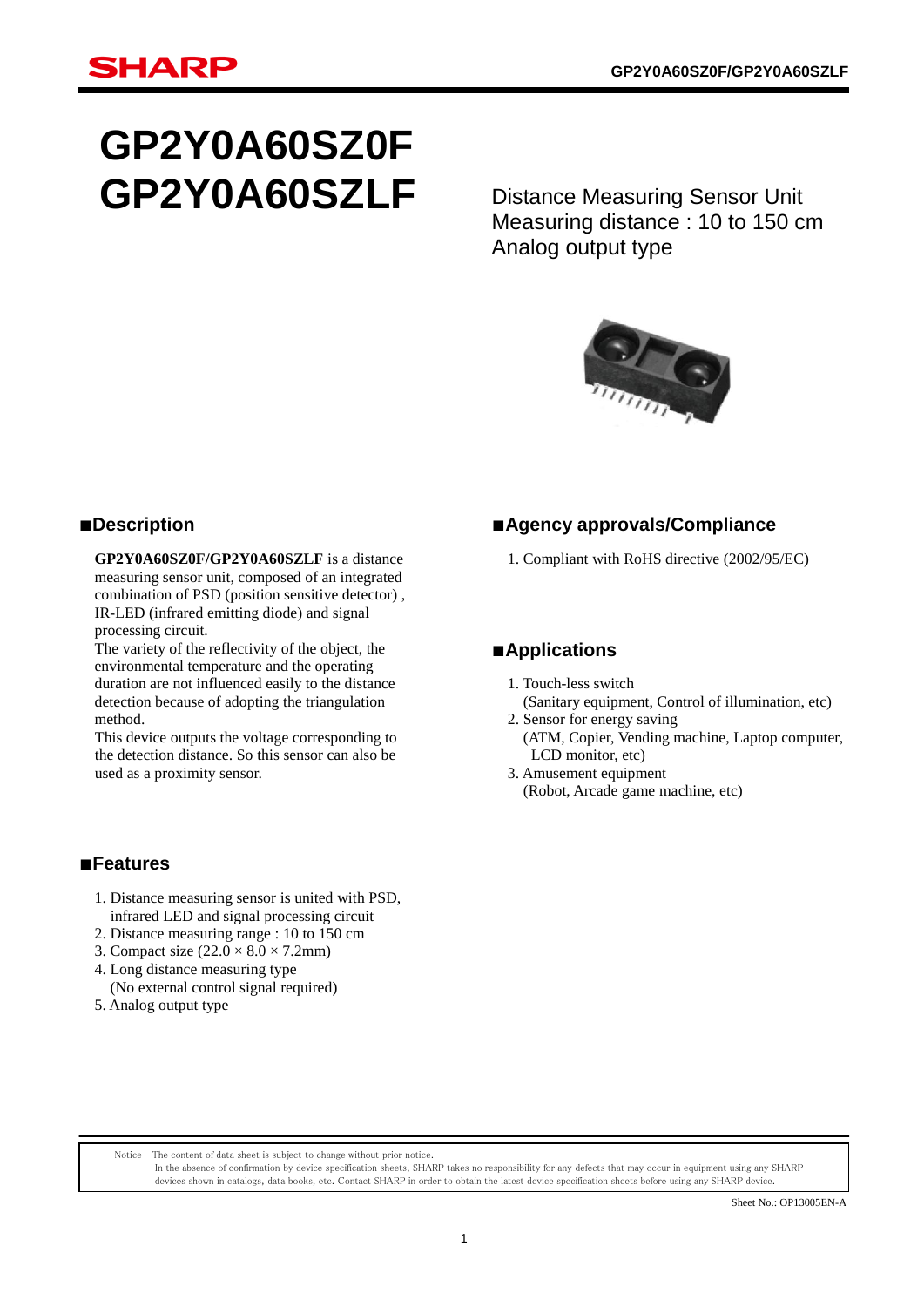## ■**Schematic**

ī



## ・Showing main terminal

・Please use an electric source with an output current of 400mA or more because LED pulse current is more than 300mA.

## ■**Outline**

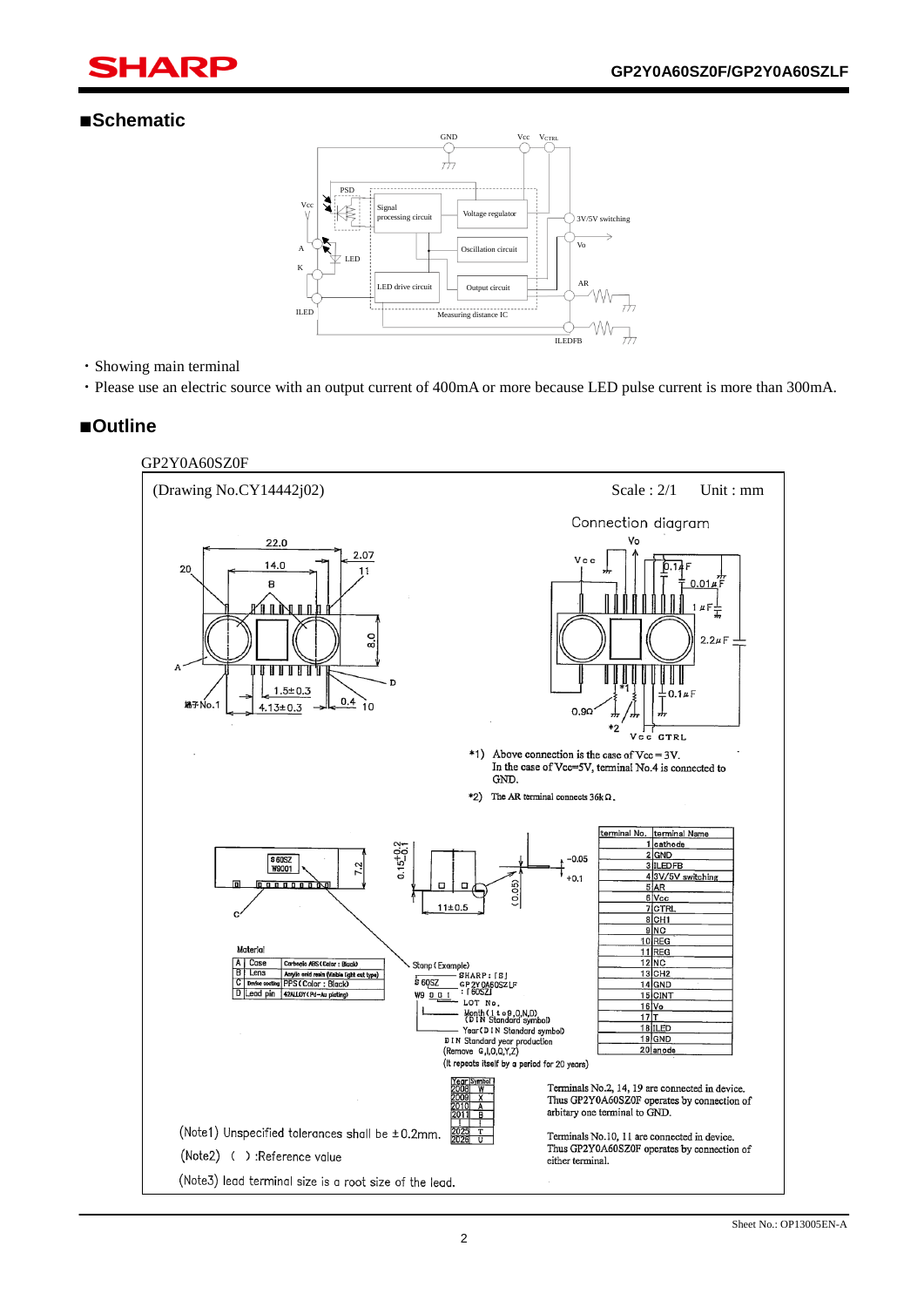ī

## GP2Y0A60SZLF

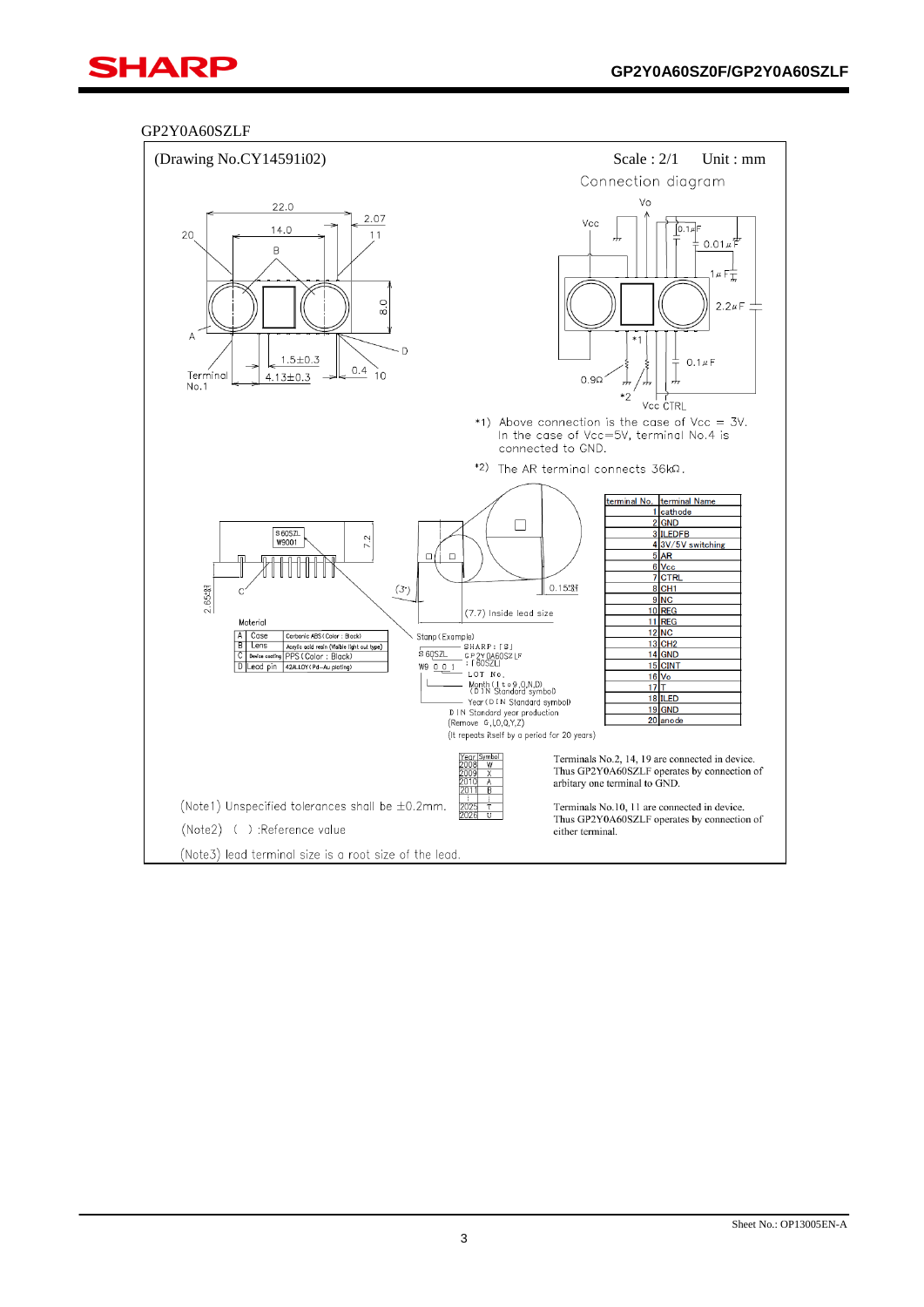ī

## ■**Absolute maximum ratings**

|                          |             |                          |                 | $(Ta=25^{\circ}C)$                 |
|--------------------------|-------------|--------------------------|-----------------|------------------------------------|
| Parameter                | Symbol      | Ratings                  | Unit            | Remark                             |
| Supply voltage           | Vcc         | $-0.3$ to $+5.5$         |                 | $\overline{\phantom{m}}$           |
| Output terminal voltage  | Vo          | $-0.3$ to Vcc+0.3        |                 | $\overline{\phantom{a}}$           |
| Input terminal voltage 1 |             | $-0.3$ to $V_{REG}$ +0.3 | V               | Terminal<br>(NC,CH1,CH2,CINT,AR,T) |
| Input terminal voltage 2 |             | $-0.3$ to Vcc+0.3        |                 | Terminal (CTRL)                    |
| Operating temperature    | Topr        | $-10$ to $+60$           | $\rm ^{\circ}C$ | $\overline{\phantom{a}}$           |
| Storage temperature      | Tstg        | $-40$ to $+70$           | $\rm ^{\circ}C$ | $\overline{\phantom{m}}$           |
| Soldering temperature    | <b>Tsol</b> | 260                      | $\rm ^{\circ}C$ | 5s or less/time up 2 times         |

## ■**Recommended operating conditions**

| Parameter                | Symbol                | Rating                | Unit | Remark         |
|--------------------------|-----------------------|-----------------------|------|----------------|
| Supply voltage           | Vcc                   | 4.5 to $5.5$          |      | 57             |
| Supply voltage           | Vcc                   | $2.7 \text{ to } 3.6$ |      | 31             |
| High level input voltage | $\rm V_{\rm {CTRL}}H$ | 2.3 to Vcc            |      | Operating      |
| Low level input voltage  | $V_{\rm {CTRI}}$ L    | MAX 0.2               |      | Stand-by state |

## ■**Electro-optical Characteristics**

|                           |              |                                                                     |      |      | (Ta=25 $\textdegree$ C, Vcc=3V) |    |
|---------------------------|--------------|---------------------------------------------------------------------|------|------|---------------------------------|----|
| Parameter                 | Symbol       | Conditions                                                          | TYP. | MAX. | Unit                            |    |
| Measuring distance range  | ΔL           | (Note 1)                                                            | 10   |      | 150                             | cm |
| Output terminal voltage   | Vo           | $L=150cm$<br>(Note 1)                                               | 0.05 | 0.35 | 0.65                            |    |
| Output voltage difference | $\Delta V_0$ | Output change at L change<br>$(10cm \rightarrow 150cm)$<br>(Note 1) | 1.35 | 1.60 | 1.85                            |    |
| Average supply current    | Icc1         | Vcc=3V, $V_{CTRL}$ =3V                                              | -    | 33   | 50                              | mA |
| Stand-by supply current   | Icc2         | Vcc=3V, $V_{CTRI}$ =0V                                              | -    |      |                                 | μA |

 $(Ta=25\degree C$ ,  $Vcc=5V$ 

|                           |              |                                                                  |      |      | $1d - 2J$ C, $VU - JV$ |      |
|---------------------------|--------------|------------------------------------------------------------------|------|------|------------------------|------|
| Parameter                 | Symbol       | MIN.<br>Conditions                                               |      | TYP. | MAX.                   | Unit |
| Measuring distance range  | ΔL           | (Note 1)                                                         | 10   | ۰    | 150                    | cm   |
| Output terminal voltage   | Vo           | $L=150cm$<br>(Note 1)                                            | 0.15 | 0.65 | 1.15                   |      |
| Output voltage difference | $\Delta V_0$ | Output change at L change<br>$(10cm \rightarrow 150cm)$ (Note 1) | 2.75 | 3.00 | 3.25                   |      |
| Average supply current    | Icc1         | Vcc=5V, $V_{CTRL}$ =5V                                           |      | 33   | 50                     | mA   |
| Stand-by supply current   | Icc2         | Vcc=5V, $V_{CTRL}$ = 0V                                          |      |      |                        | μA   |

※L : Distance to reflective object

(Note 1) Using reflective object : White paper

(Made by Kodak Co., Ltd. gray cards R-27・white face, reflective ratio ; 90%)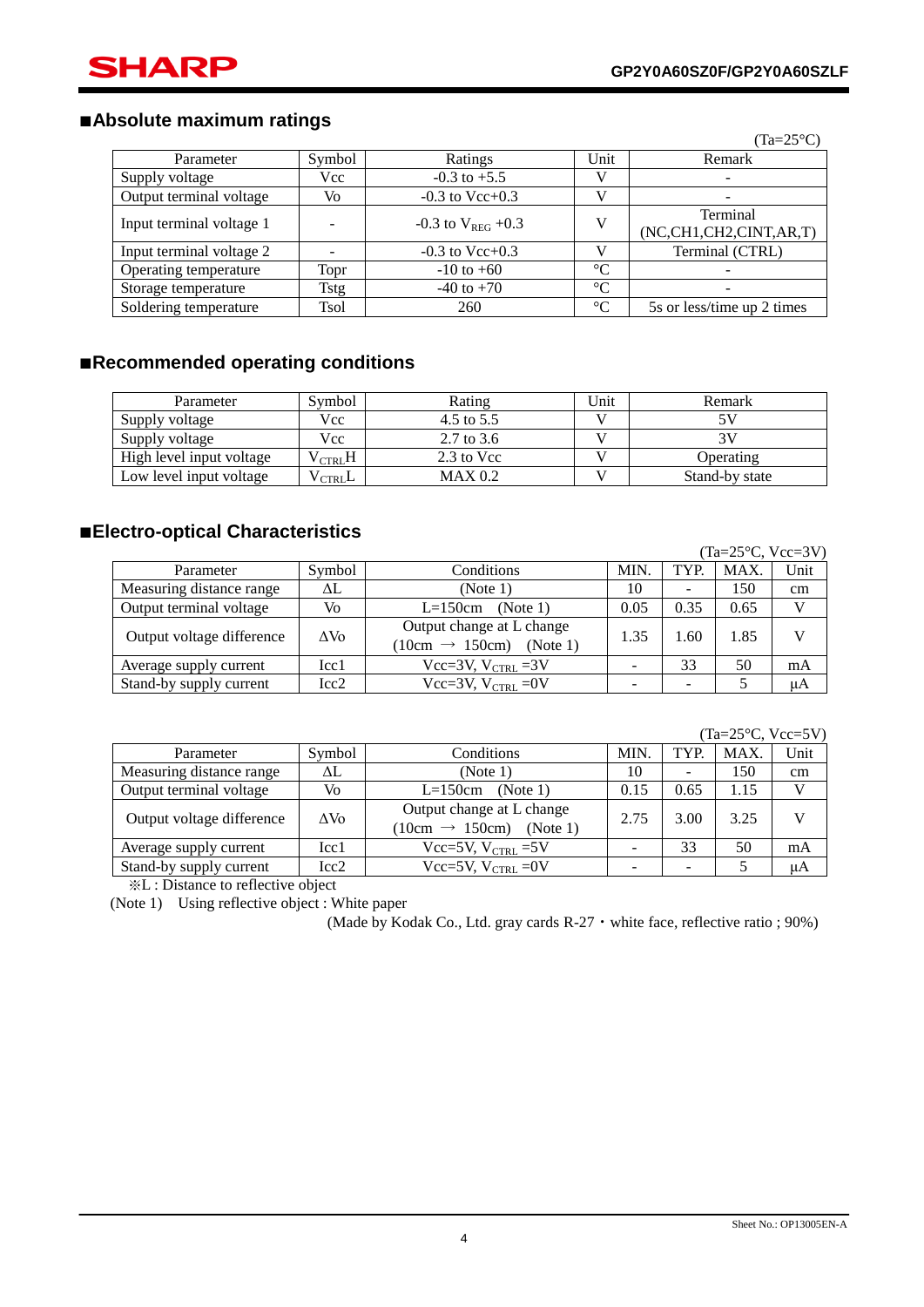

## ■**Timing Chart**

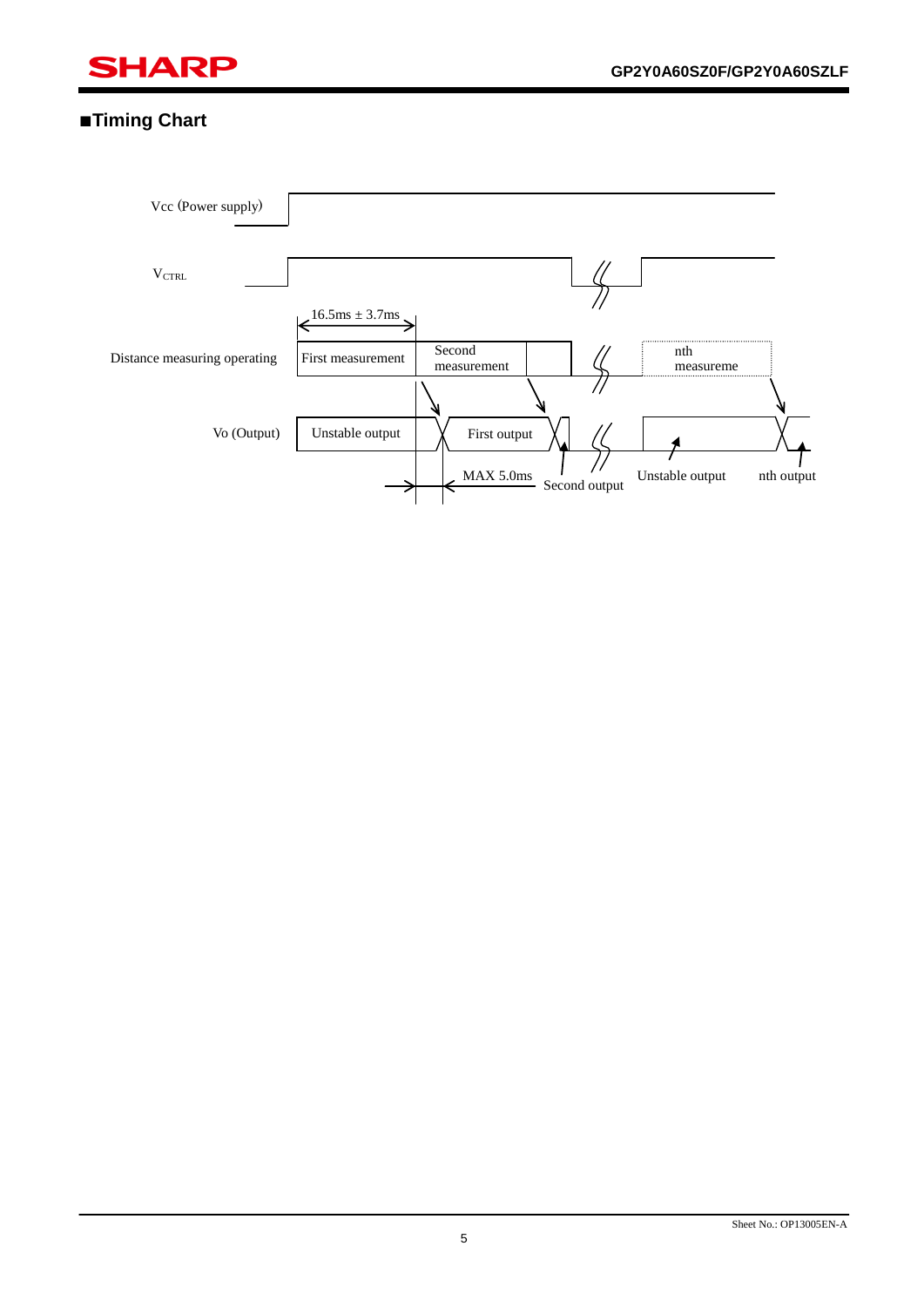## ■**Supplements**

ī

●Example of output distance characteristics



●This product shall not contain the following materials.

Also, the following materials shall not be used in the production process for this product.

Materials for ODS : CFC<sub>S</sub>, Halon, Carbon tetrachloride 1.1.1-Trichloroethane (Methyl chloroform)

- ●Product mass : Approx. 1.1g (TYP)
- ●This product does not contain the chemical materials regulated by RoHS directive.

(Except for the NOT regulated by RoHS directive.)

- ●Compliance with each regulation
	- 1) The RoHS directive(2002/95/EC)

This product complies with the RoHS directive(2002/95/EC) .

Object substances: mercury, lead (except for lead in high melting temperature type solders and glass of electronic components), cadmium, hexavalent chromium, polybrominated biphenyls (PBB) and polybrominated diphenyl ethers (PBDE)

2) Content of six substances specified in Management Methods for Control of Pollution Caused by Electronic Information Products Regulation (Chinese : 电子信息产品污染控制管理办法).

|                    | Toxic and hazardous substances |                 |                 |             |                |                 |  |  |
|--------------------|--------------------------------|-----------------|-----------------|-------------|----------------|-----------------|--|--|
| Category           |                                | Mercury<br>(Hg) | Cadmium<br>(Cd) | Hexavalent  | Polybrominated | Polybrominated  |  |  |
|                    | Lead<br>(Pb)                   |                 |                 | chromium    | biphenyls      | diphenyl ethers |  |  |
|                    |                                |                 |                 | $(Cr^{6+})$ | (PBB)          | (PBDE)          |  |  |
| Distance measuring |                                |                 |                 |             |                |                 |  |  |
| sensor             |                                |                 |                 |             |                |                 |  |  |

 $\checkmark$ : indicates that the content of the toxic and hazardous substance in all the homogeneous materials of the part is below the concentration limit requirement as described in SJ/T 11363-2006 standard .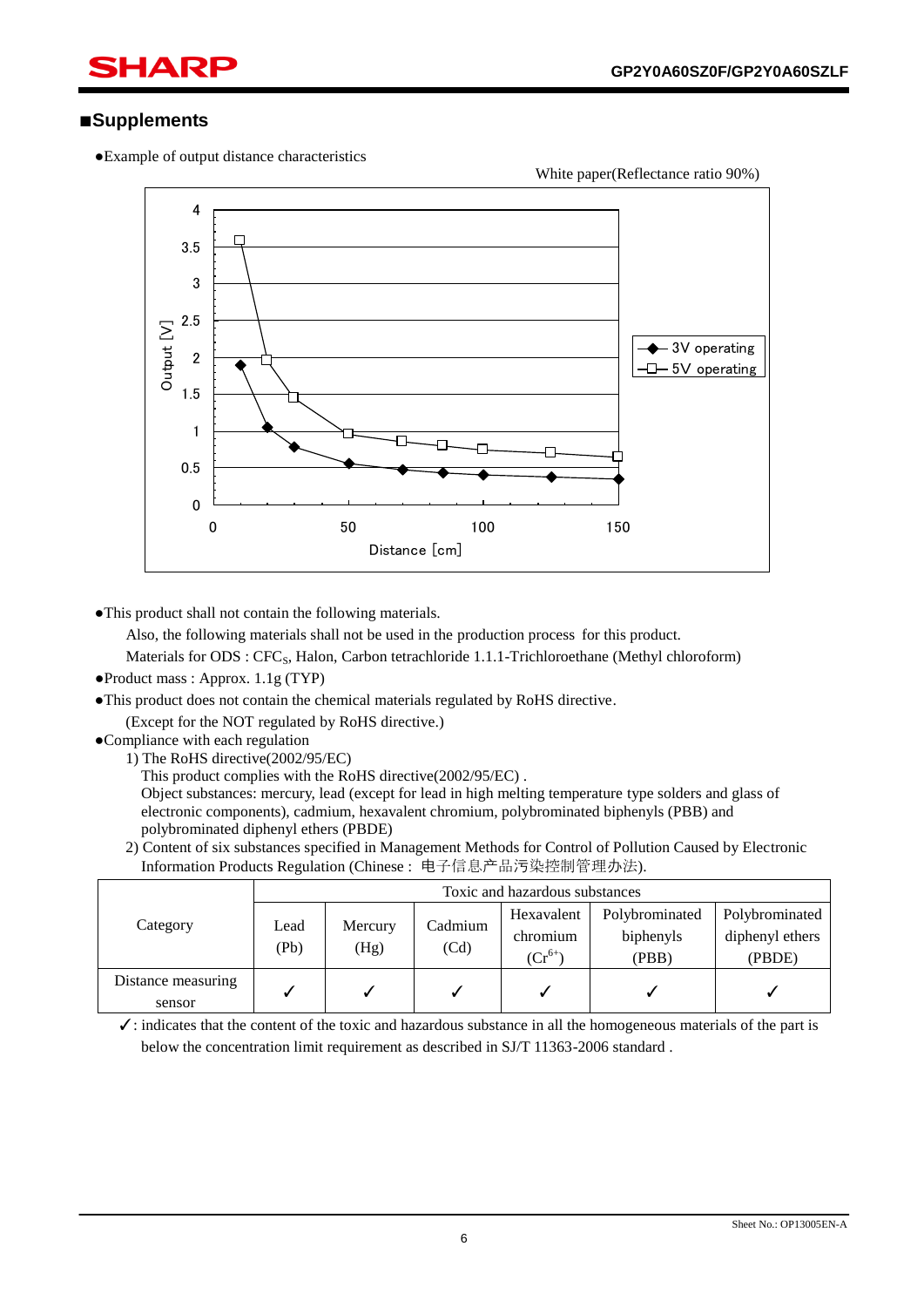## ■**Notes**

ī

[Advice for the optics]

- ●Lens of this device shall be kept cleanly. There are cases that dust, water or oil and so on deteriorate the characteristics of this device. Please consider in actual application.
- ●In case that protection is set in front of the emitter and detector portion, the protection cover which has the most efficient transmittance at the emitting wavelength range of LED for this product (λ=870nm±70nm), shall be recommended to use. The face and back of protection cover should be mirror polishing. Also, as there are cases that the characteristics may not be satisfied with according to the distance between the protection cover and this product or the thickness of the protection cover, please use this product after confirming the operation sufficiently in actual application.

[Advice for the characteristics]

- ●In case that there is an object near to light exits of the sensor between the sensor and the detected object, please use this device after confirming sufficiently what the characteristics of this sensor do not change by the object.
- ●When the detector surface receive direct light from the sun, tungsten lamp and so on, there are cases that it can not measure the distance exactly. Please consider the design that the detector does not receive direct light from such light source.
- ●Distance between sensor and mirror reflector cannot be measured exactly.
- ●In case that reflective object has boundary line clearly, there is cases that distance can not measure exactly. At that time, if direction of boundary line and the line between emitter center and detector center are parallels, it is possible to decrease deviation of measuring distance.



●In order to decrease measuring error due to moving direction of object, we recommend to mount the sensor like below drawing.



[Notes on handling]

●Please don't do washing. Washing may deteriorate the characteristics of optical system and so on.

- Please confirm resistance to chemicals under the actual usage since this product has not been designed against washing. ●Please solder under the condition below within 2 times.
	- ・below 260°C at the tip of soldering tool
	- ・less than 5 seconds

Please take care not to let any external force exert on lead pins when soldering.

Please do not do soldering by reflow and flow-soldering.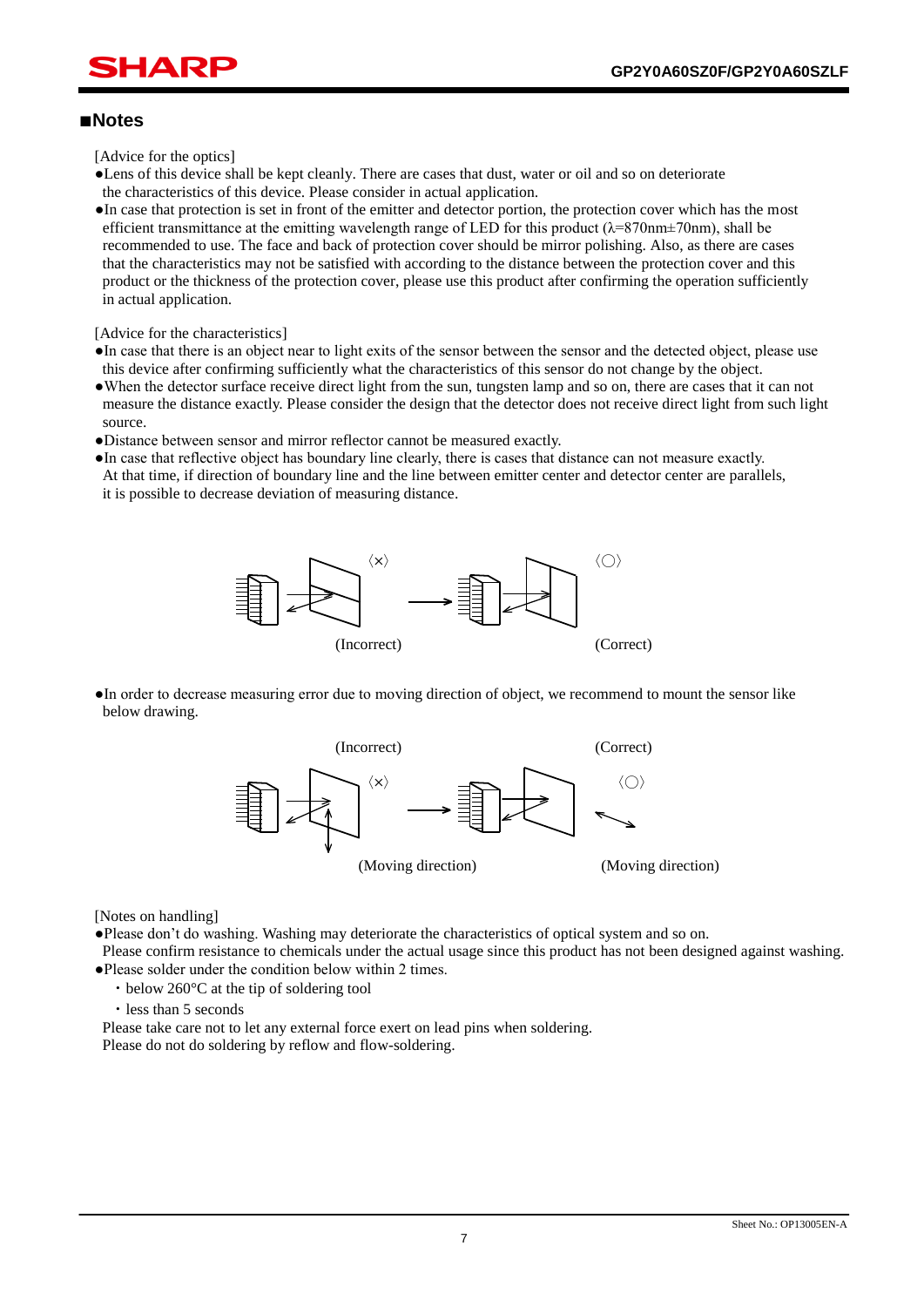## ■**Packing specification**

## **GP2Y0A60SZ0F**

ī

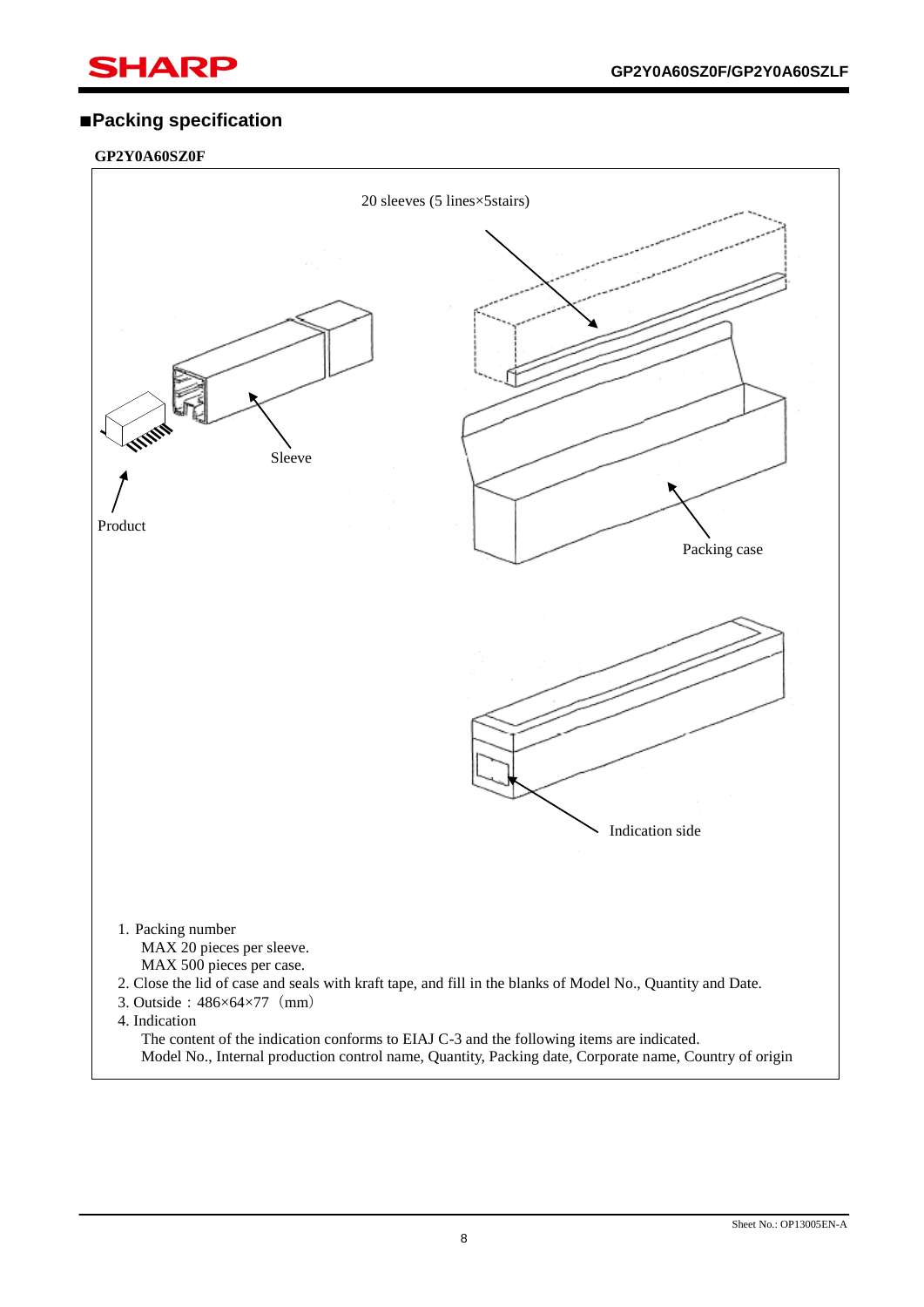## **GP2Y0A60SZLF**

ī

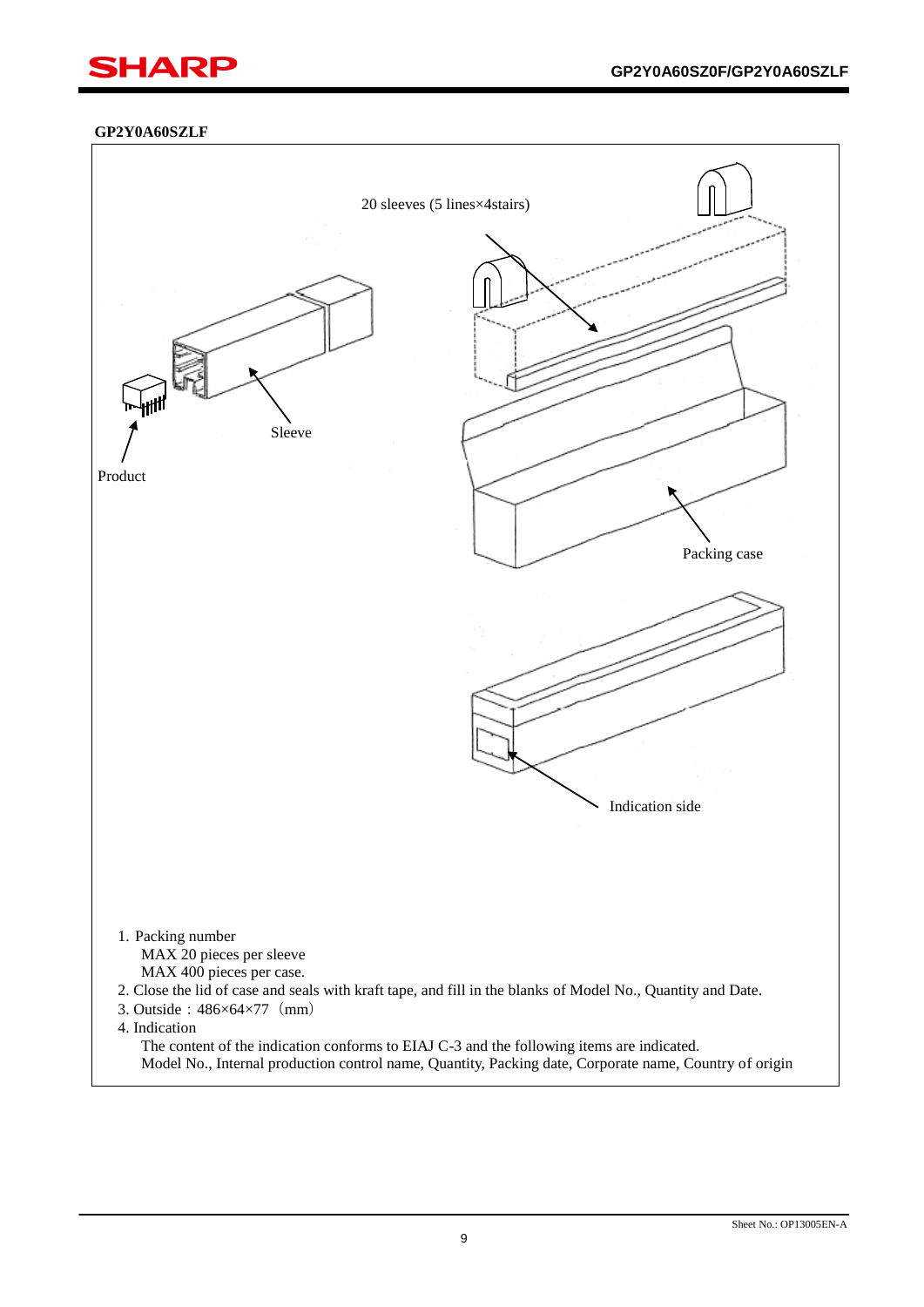# SHAR

ī

## ■**Important Notices**

· The circuit application examples in this publication are provided to explain representative applications of SHARP devices and are not intended to guarantee any circuit design or license any intellectual property rights. SHARP takes no responsibility for any problems related to any intellectual property right of a third party resulting from the use of SHARP's devices.

· Contact SHARP in order to obtain the latest device specification sheets before using any SHARP device. SHARP reserves the right to make changes in the specifications, characteristics, data, materials, structure, and other contents described herein at any time without notice in order to improve design or reliability. Manufacturing locations are also subject to change without notice.

· Observe the following points when using any devices in this publication. SHARP takes no responsibility for damage caused by improper use of the devices which does not meet the conditions and absolute maximum ratings to be used specified in the relevant specification sheet nor meet the following conditions:

(i) The devices in this publication are designed for use in general electronic equipment designs such as:

- --- Personal computers
- --- Office automation equipment
- --- Telecommunication equipment [terminal]
- --- Test and measurement equipment
- --- Industrial control
- --- Audio visual equipment
- --- Consumer electronics

(ii) Measures such as fail-safe function and redundant design should be taken to ensure reliability and safety when SHARP devices are used for or in connection

with equipment that requires higher reliability such as:

- --- Transportation control and safety equipment (i.e.,
	- aircraft, trains, automobiles, etc.)
- --- Traffic signals
- --- Gas leakage sensor breakers
- --- Alarm equipment
- --- Various safety devices, etc.

(iii) SHARP devices shall not be used for or in connection with equipment that requires an extremely high level of reliability and safety such as:

- --- Space applications
- --- Telecommunication equipment [trunk lines]
- --- Nuclear power control equipment
- --- Medical and other life support equipment (e.g., scuba).

· If the SHARP devices listed in this publication fall within the scope of strategic products described in the Foreign Exchange and Foreign Trade Law of Japan, it is necessary to obtain approval to export such SHARP devices.

· This publication is the proprietary product of SHARP and is copyrighted, with all rights reserved. Under the copyright laws, no part of this publication may be reproduced or transmitted in any form or by any means, electronic or mechanical, for any purpose, in whole or in part, without the express written permission of SHARP. Express written permission is also required before any use of this publication may be made by a third party.

· Contact and consult with a SHARP representative if there are any questions about the contents of this publication.